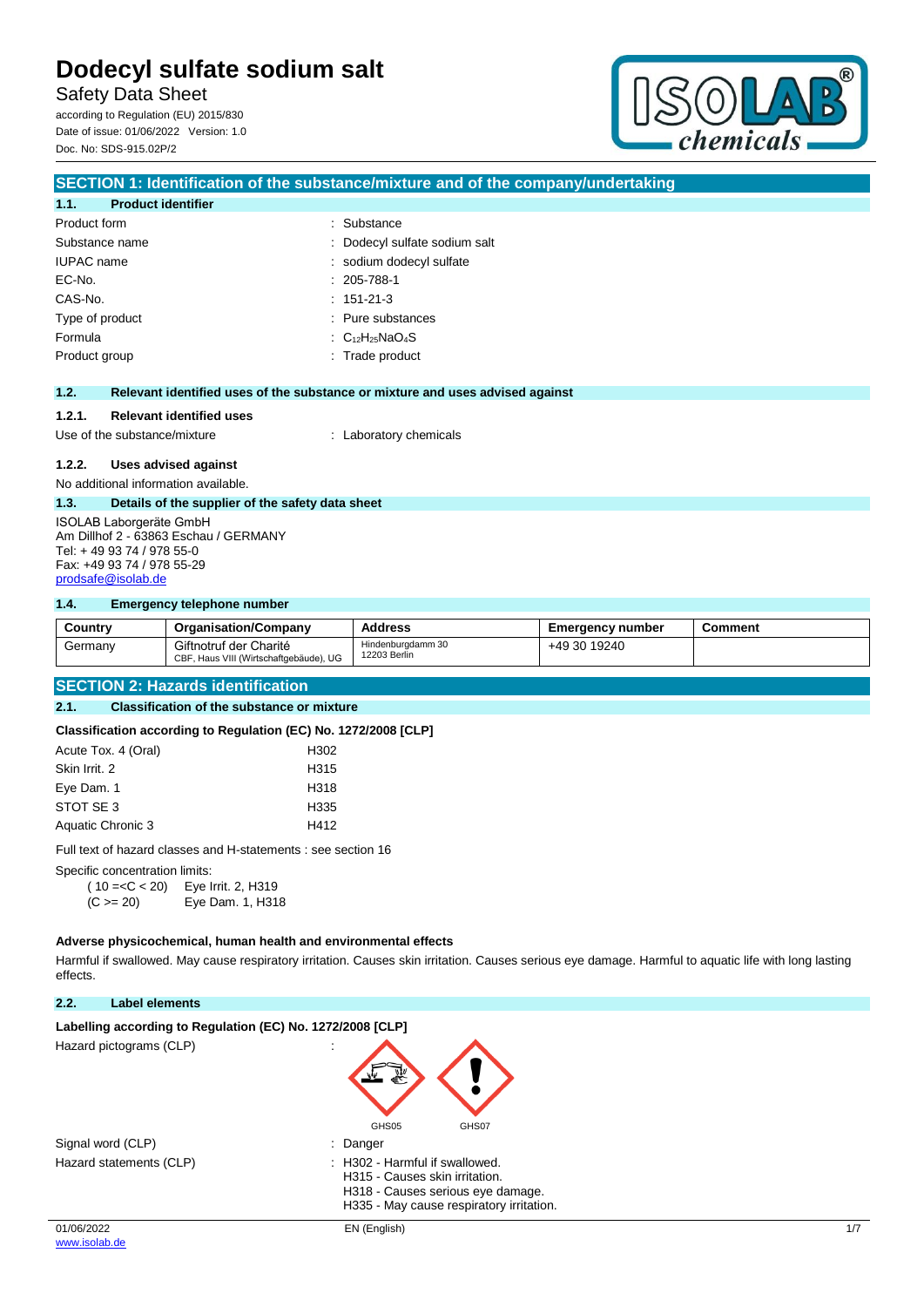# Safety Data Sheet

according to Regulation (EU) 2015/830 Date of issue: 01/06/2022 Version: 1.0 Doc. No: SDS-915.02P/2



|                                | H412 - Harmful to aquatic life with long lasting effects.                                                                                                                                                                                                                                                                                       |
|--------------------------------|-------------------------------------------------------------------------------------------------------------------------------------------------------------------------------------------------------------------------------------------------------------------------------------------------------------------------------------------------|
| Precautionary statements (CLP) | : P273 - Avoid release to the environment.<br>P280 - Wear eye protection.<br>P302 + P352 - IF ON SKIN: Wash with plenty of soap and water.<br>P305 + P351 + P338 - IF IN EYES: Rinse cautiously with water for several minutes. Remove<br>contact lenses, if present and easy to do. Continue rinsing.<br>P313 - Get medical advice/ attention. |

### **2.3. Other hazards**

This substance/mixture does not meet the PBT criteria of REACH regulation, annex XIII This substance/mixture does not meet the vPvB criteria of REACH regulation, annex XIII

| <b>SECTION 3: Composition/information on ingredients</b> |                                          |                       |
|----------------------------------------------------------|------------------------------------------|-----------------------|
| 3.1.<br><b>Substances</b>                                |                                          |                       |
| Substance type                                           | Mono-constituent                         |                       |
| Name                                                     | <b>Product identifier</b>                | Conc.<br>$(%$ (% w/w) |
| Dodecyl sulfate sodium salt                              | (CAS-No.) 151-21-3<br>(EC-No.) 205-788-1 | $= 100$               |

Full text of H-statements: see section 16

## **3.2. Mixtures**

#### Not applicable

## **SECTION 4: First aid measures**

| 4.1.   | Description of first aid measures                                   |                                                                                                                                                       |
|--------|---------------------------------------------------------------------|-------------------------------------------------------------------------------------------------------------------------------------------------------|
|        | First-aid measures general                                          | Call a poison center or a doctor if you feel unwell.                                                                                                  |
|        | First-aid measures after inhalation                                 | Remove person to fresh air and keep comfortable for breathing. Call a poison center or a<br>doctor if you feel unwell.                                |
|        | First-aid measures after skin contact                               | Wash skin with plenty of water. Take off contaminated clothing. If skin irritation occurs: Get<br>medical advice/attention.                           |
|        | First-aid measures after eye contact                                | Rinse cautiously with water for several minutes. Remove contact lenses, if present and easy to<br>do. Continue rinsing. Call a physician immediately. |
|        | First-aid measures after ingestion                                  | Rinse mouth. Call a poison center or a doctor if you feel unwell.                                                                                     |
| 4.2.   | Most important symptoms and effects, both acute and delayed         |                                                                                                                                                       |
|        | Symptoms/effects after inhalation                                   | May cause respiratory irritation.                                                                                                                     |
|        | Symptoms/effects after skin contact                                 | Irritation.                                                                                                                                           |
|        | Symptoms/effects after eye contact                                  | Serious damage to eyes.                                                                                                                               |
| 4.3.   |                                                                     | Indication of any immediate medical attention and special treatment needed                                                                            |
|        | Treat symptomatically.                                              |                                                                                                                                                       |
|        | <b>SECTION 5: Firefighting measures</b>                             |                                                                                                                                                       |
| 5.1.   | <b>Extinguishing media</b>                                          |                                                                                                                                                       |
|        | Suitable extinguishing media                                        | : Water spray. Dry powder. Foam.                                                                                                                      |
| 5.2.   | Special hazards arising from the substance or mixture               |                                                                                                                                                       |
| fire   | Hazardous decomposition products in case of                         | : Toxic fumes may be released.                                                                                                                        |
| 5.3.   | <b>Advice for firefighters</b>                                      |                                                                                                                                                       |
|        | Protection during firefighting                                      | Do not attempt to take action without suitable protective equipment. Self-contained breathing<br>apparatus. Complete protective clothing.             |
|        | <b>SECTION 6: Accidental release measures</b>                       |                                                                                                                                                       |
| 6.1.   | Personal precautions, protective equipment and emergency procedures |                                                                                                                                                       |
| 6.1.1. | For non-emergency personnel                                         |                                                                                                                                                       |
|        | <b>Emergency procedures</b>                                         | Ventilate spillage area. Avoid breathing dust/fume/gas/mist/vapours/spray. Avoid contact with<br>skin and eyes.                                       |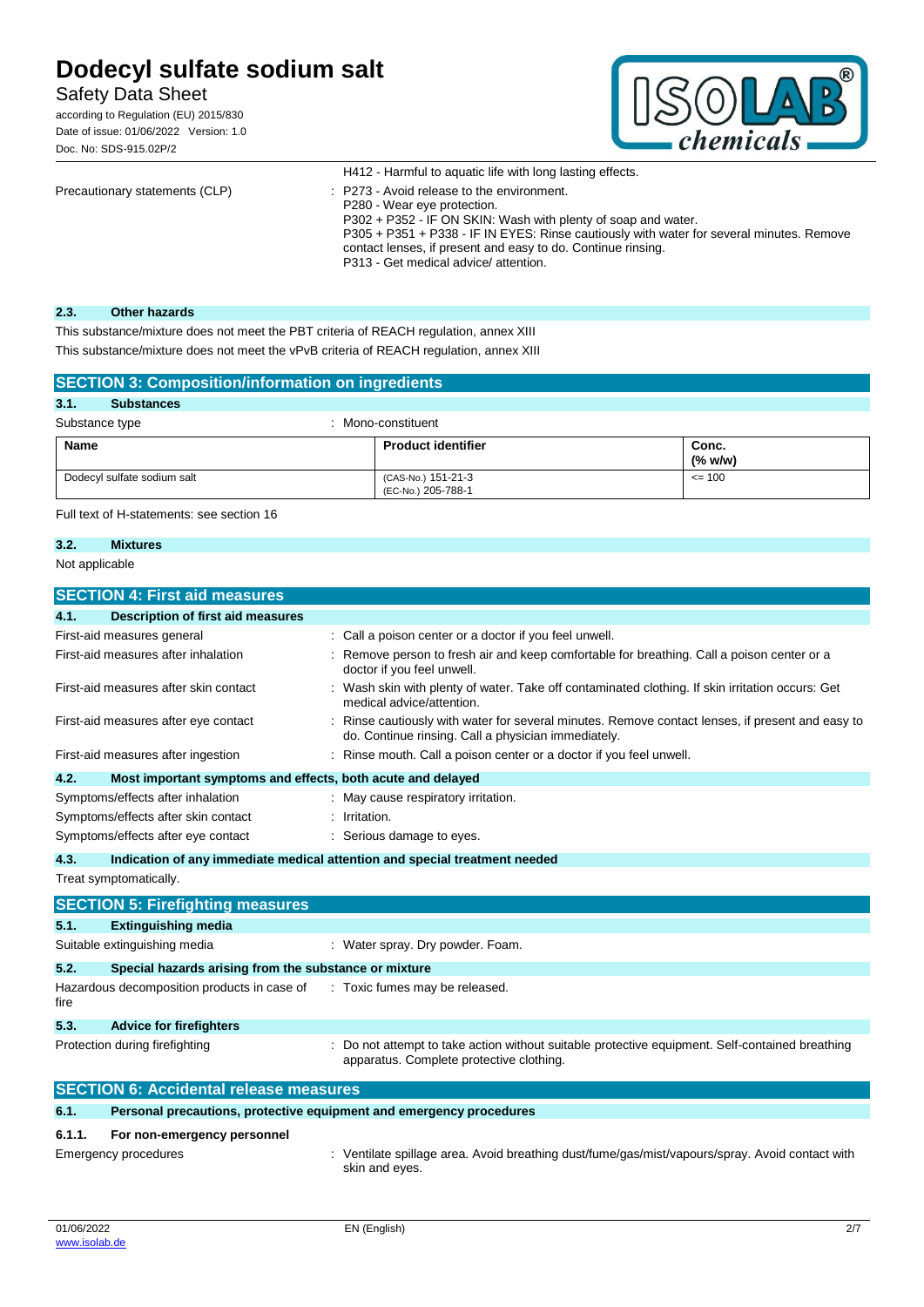## Safety Data Sheet

according to Regulation (EU) 2015/830 Date of issue: 01/06/2022 Version: 1.0 Doc. No: SDS-915.02P/2



# **6.1.2. For emergency responders** Protective equipment **interprotective** curves : Do not attempt to take action without suitable protective equipment. For further information refer to section 8: "Exposure controls/personal protection". **6.2. Environmental precautions** Avoid release to the environment. **6.3. Methods and material for containment and cleaning up** Methods for cleaning up : Mechanically recover the product. Other information **intervals and the Contract of Materials or solid residues at an authorized site. 6.4. Reference to other sections** For further information refer to section 13. **SECTION 7: Handling and storage 7.1. Precautions for safe handling** Precautions for safe handling **interest of the State of the State of State 1**: Use only outdoors or in a well-ventilated area. Avoid breathing dust/fume/gas/mist/vapours/spray. Avoid contact with skin and eyes. Wear personal protective equipment. Hygiene measures **interpretatal in the Contaminated clothing before reuse.** Do not eat, drink or smoke when using this product. Always wash hands after handling the product. **7.2. Conditions for safe storage, including any incompatibilities** Storage conditions **in the state of the state of the state of the store in a well-ventilated place. Keep container tightly closed. Keep cool. 7.3. Specific end use(s)** No additional information available. **SECTION 8: Exposure controls/personal protection 8.1. Control parameters** No additional information available.

#### **8.2. Exposure controls**

#### **Appropriate engineering controls:**

Ensure good ventilation of the work station.

#### **Hand protection:**

Protective gloves

#### **Eye protection:**

Safety glasses

#### **Skin and body protection:**

Wear suitable protective clothing

#### **Respiratory protection:**

In case of insufficient ventilation, wear suitable respiratory equipment

#### **Environmental exposure controls:**

Avoid release to the environment.

| <b>SECTION 9: Physical and chemical properties</b>            |                                           |     |
|---------------------------------------------------------------|-------------------------------------------|-----|
| Information on basic physical and chemical properties<br>9.1. |                                           |     |
| Physical state                                                | : Solid                                   |     |
| Appearance                                                    | : Granular powder.                        |     |
| Colour                                                        | : White.                                  |     |
| Odour                                                         | : No data available on odour.             |     |
| Odour threshold                                               | : No data available.                      |     |
| Molecular mass                                                | : $288.37$ g/mol                          |     |
| pH                                                            | : 6 - 9 (10 g/l, H <sub>2</sub> O, 20 °C) |     |
| Relative evaporation rate (butylacetate=1)                    | : No data available.                      |     |
| Melting point                                                 | $: 204 - 207$ °C                          |     |
| 01/06/2022                                                    | EN (English)                              | 3/7 |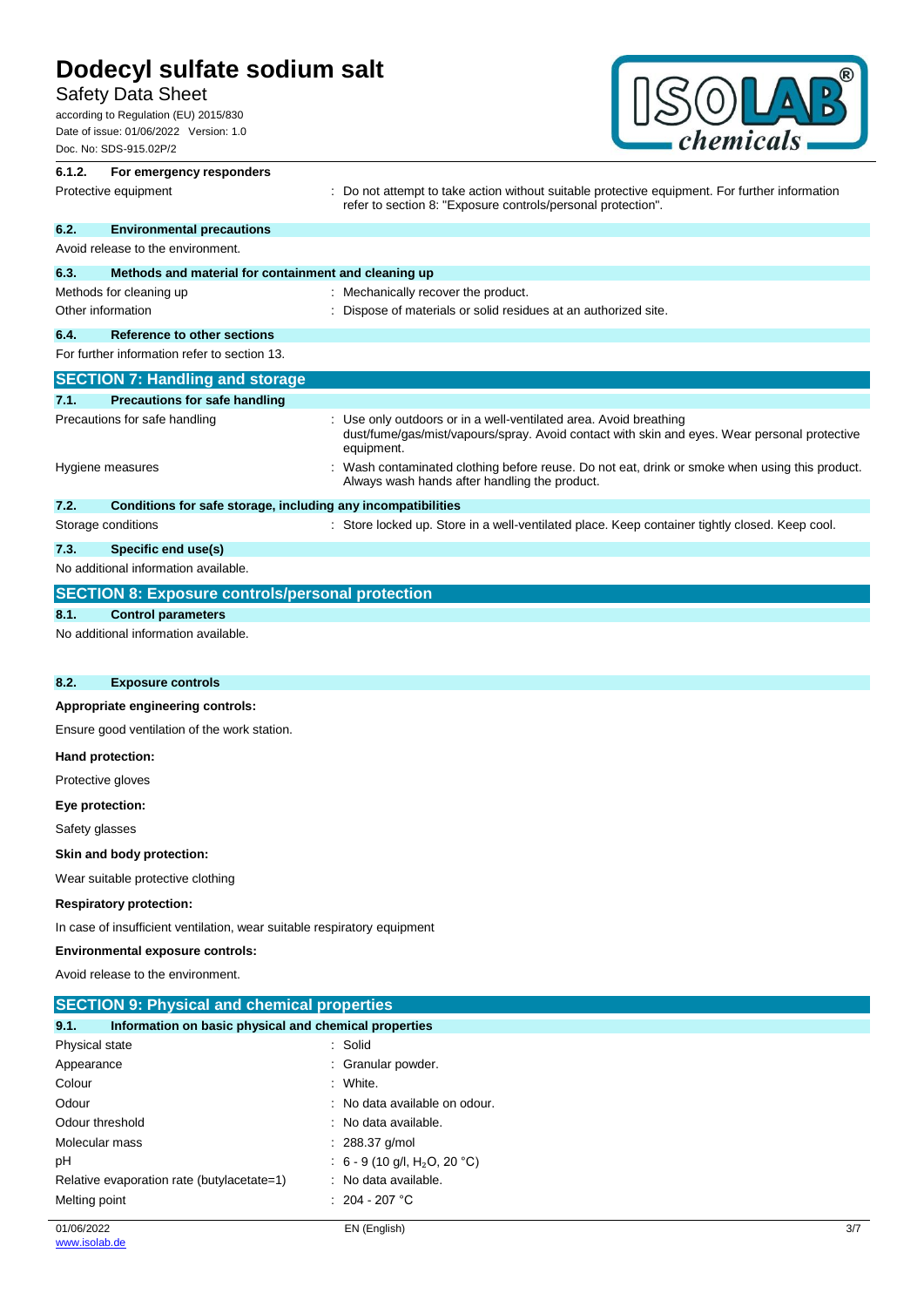# Safety Data Sheet

according to Regulation (EU) 2015/830 Date of issue: 01/06/2022 Version: 1.0 Doc. No: SDS-915.02P/2



| Freezing point                   | Not applicable                               |
|----------------------------------|----------------------------------------------|
| Boiling point                    | No data available.                           |
| Flash point                      | No data available.                           |
| Auto-ignition temperature        | No data available.                           |
| Decomposition temperature        | No data available.                           |
| Flammability (solid, gas)        | Flammable solid.                             |
| Vapour pressure                  | No data available.                           |
| Relative vapour density at 20 °C | No data available.                           |
| Relative density                 | Not applicable                               |
| Density                          | 1.1 g/cm3 (20 $^{\circ}$ C)                  |
| Solubility                       | Soluble in water.<br>Water: 150 g/l at 20 °C |
| Log Pow                          | No data available.                           |
| Viscosity, kinematic             | Not applicable                               |
| Viscosity, dynamic               | No data available.                           |
| Explosive properties             | Not explosive.                               |
| Oxidising properties             | Not oxidising.                               |
| <b>Explosive limits</b>          | Not applicable                               |
|                                  |                                              |

#### **9.2. Other information**

#### No additional information available.

## **SECTION 10: Stability and reactivity**

#### **10.1. Reactivity**

The product is non-reactive under normal conditions of use, storage and transport.

#### **10.2. Chemical stability**

Stable under normal conditions.

# **10.3. Possibility of hazardous reactions**

No dangerous reactions known under normal conditions of use.

#### **10.4. Conditions to avoid**

None under recommended storage and handling conditions (see section 7).

# **10.5. Incompatible materials**

No additional information available.

#### **10.6. Hazardous decomposition products**

Under normal conditions of storage and use, hazardous decomposition products should not be produced.

| <b>SECTION 11: Toxicological information</b>  |                                     |  |
|-----------------------------------------------|-------------------------------------|--|
| Information on toxicological effects<br>11.1. |                                     |  |
| Acute toxicity (oral)                         | : Oral: Harmful if swallowed.       |  |
| Acute toxicity (dermal)                       | : Not classified                    |  |
| Acute toxicity (inhalation)                   | : Not classified                    |  |
| Dodecyl sulfate sodium salt (151-21-3)        |                                     |  |
| LD50 oral rat                                 | 1427 mg/kg                          |  |
| LD50 dermal rat                               | > 2000 mg/kg                        |  |
| Skin corrosion/irritation                     | : Causes skin irritation.           |  |
|                                               | pH: 9.1                             |  |
| Serious eye damage/irritation                 | : Causes serious eye damage.        |  |
|                                               | pH: 9.1                             |  |
| Respiratory or skin sensitisation             | : Not classified                    |  |
| Germ cell mutagenicity                        | : Not classified                    |  |
| Carcinogenicity                               | : Not classified                    |  |
| Reproductive toxicity                         | : Not classified                    |  |
| STOT-single exposure                          | : May cause respiratory irritation. |  |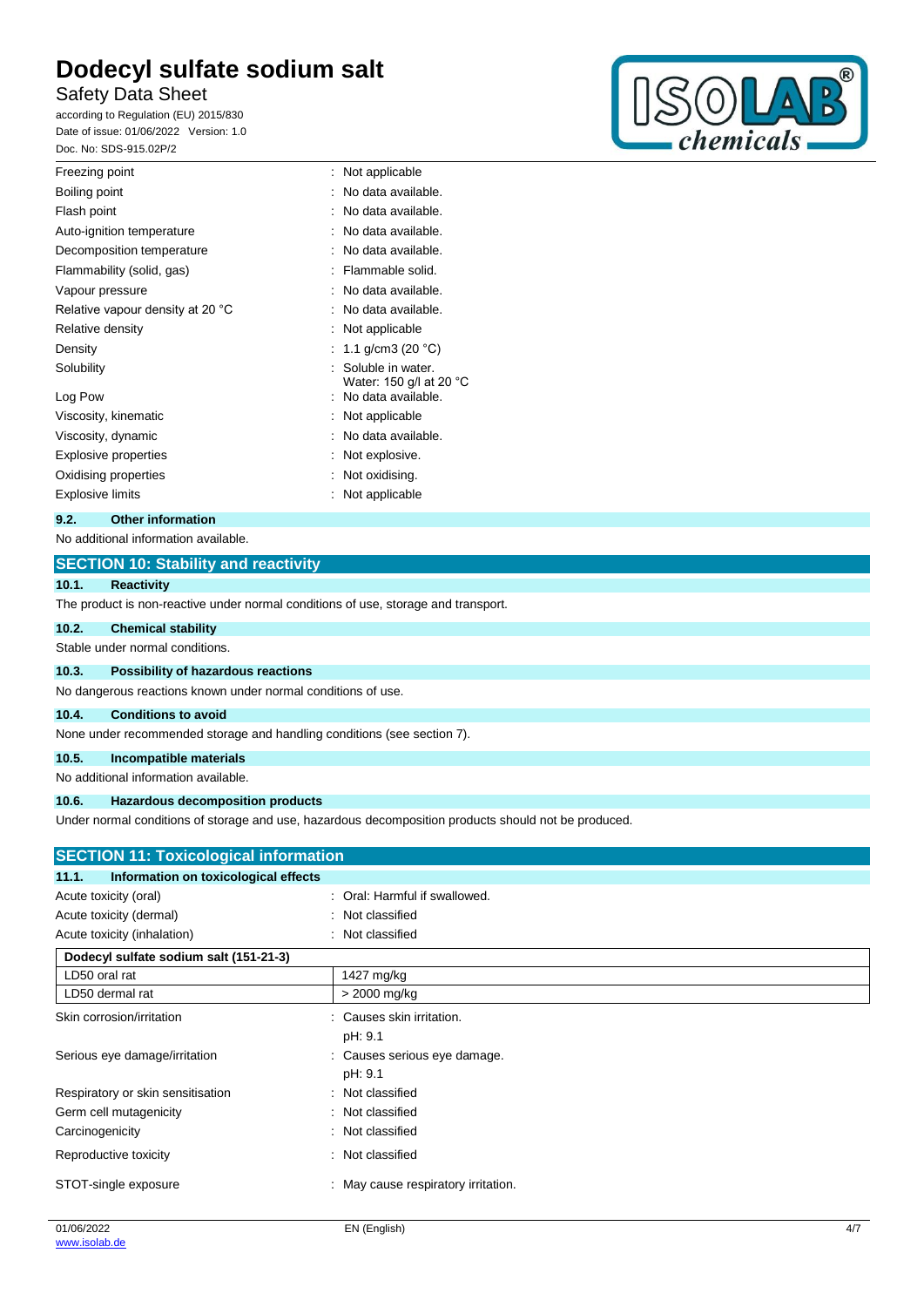# Safety Data Sheet

according to Regulation (EU) 2015/830 Date of issue: 01/06/2022 Version: 1.0 Doc. No: SDS-915.02P/2



| DOC. NO: SDS-915.02P/2 |                  |
|------------------------|------------------|
| STOT-repeated exposure | : Not classified |
| Aspiration hazard      | : Not classified |

| <b>SECTION 12: Ecological information</b> |                                                      |  |
|-------------------------------------------|------------------------------------------------------|--|
| <b>Toxicity</b><br>12.1.                  |                                                      |  |
| Ecology - general                         | : Harmful to aquatic life with long lasting effects. |  |
| Acute aquatic toxicity                    | : Not classified                                     |  |
| Chronic aquatic toxicity                  | : Harmful to aquatic life with long lasting effects. |  |
| Dodecyl sulfate sodium salt (151-21-3)    |                                                      |  |
| LC50 fish 1                               | 4.1 mg/l                                             |  |
| EC50 Daphnia 1                            | $3.15$ mg/l                                          |  |
| EC50 72h algae (1)                        | $120 \text{ mg}/I$                                   |  |
| NOEC (chronic)                            | $0.88$ mg/l                                          |  |
| NOEC chronic fish                         | $1.36$ mg/l                                          |  |
|                                           |                                                      |  |
| 12.2.<br>Persistence and degradability    |                                                      |  |
| No additional information available.      |                                                      |  |
| 12.3.<br><b>Bioaccumulative potential</b> |                                                      |  |
| Dodecyl sulfate sodium salt (151-21-3)    |                                                      |  |

# Log Pow <= -2.03 @ 20 °C, OECD 107

**12.4. Mobility in soil**

No additional information available.

#### **12.5. Results of PBT and vPvB assessment**

| Dodecyl sulfate sodium salt (151-21-3)                                                 |
|----------------------------------------------------------------------------------------|
| This substance/mixture does not meet the PBT criteria of REACH regulation, annex XIII  |
| This substance/mixture does not meet the vPvB criteria of REACH regulation, annex XIII |

## **12.6. Other adverse effects**

No additional information available.

| <b>SECTION 13: Disposal considerations</b> |                                                                                             |  |  |  |  |
|--------------------------------------------|---------------------------------------------------------------------------------------------|--|--|--|--|
| 13.1.<br>Waste treatment methods           |                                                                                             |  |  |  |  |
| Regional legislation (waste)               | : Disposal must be done according to official regulations.                                  |  |  |  |  |
| Waste treatment methods                    | Dispose of contents/container in accordance with licensed collector's sorting instructions. |  |  |  |  |
| Sewage disposal recommendations            | Disposal must be done according to official regulations.                                    |  |  |  |  |

## **SECTION 14: Transport information**

| In accordance with ADR / RID / IMDG / IATA / ADN |  |
|--------------------------------------------------|--|
|                                                  |  |

| <b>ADR</b>                                 | <b>IMDG</b>    | <b>IATA</b>    | <b>ADN</b>     | <b>RID</b>     |
|--------------------------------------------|----------------|----------------|----------------|----------------|
| <b>UN number</b><br>14.1.                  |                |                |                |                |
| Not applicable                             | Not applicable | Not applicable | Not applicable | Not applicable |
| 14.2.<br>UN proper shipping name           |                |                |                |                |
| Not applicable                             | Not applicable | Not applicable | Not applicable | Not applicable |
| Not applicable                             | Not applicable | Not applicable | Not applicable | Not applicable |
| <b>Transport hazard class(es)</b><br>14.3. |                |                |                |                |
| Not applicable                             | Not applicable | Not applicable | Not applicable | Not applicable |
| Not applicable                             | Not applicable | Not applicable | Not applicable | Not applicable |
| 14.4.<br><b>Packing group</b>              |                |                |                |                |
| Not applicable                             | Not applicable | Not applicable | Not applicable | Not applicable |
| <b>Environmental hazards</b><br>14.5.      |                |                |                |                |
| Not applicable                             | Not applicable | Not applicable | Not applicable | Not applicable |
| No supplementary information available     |                |                |                |                |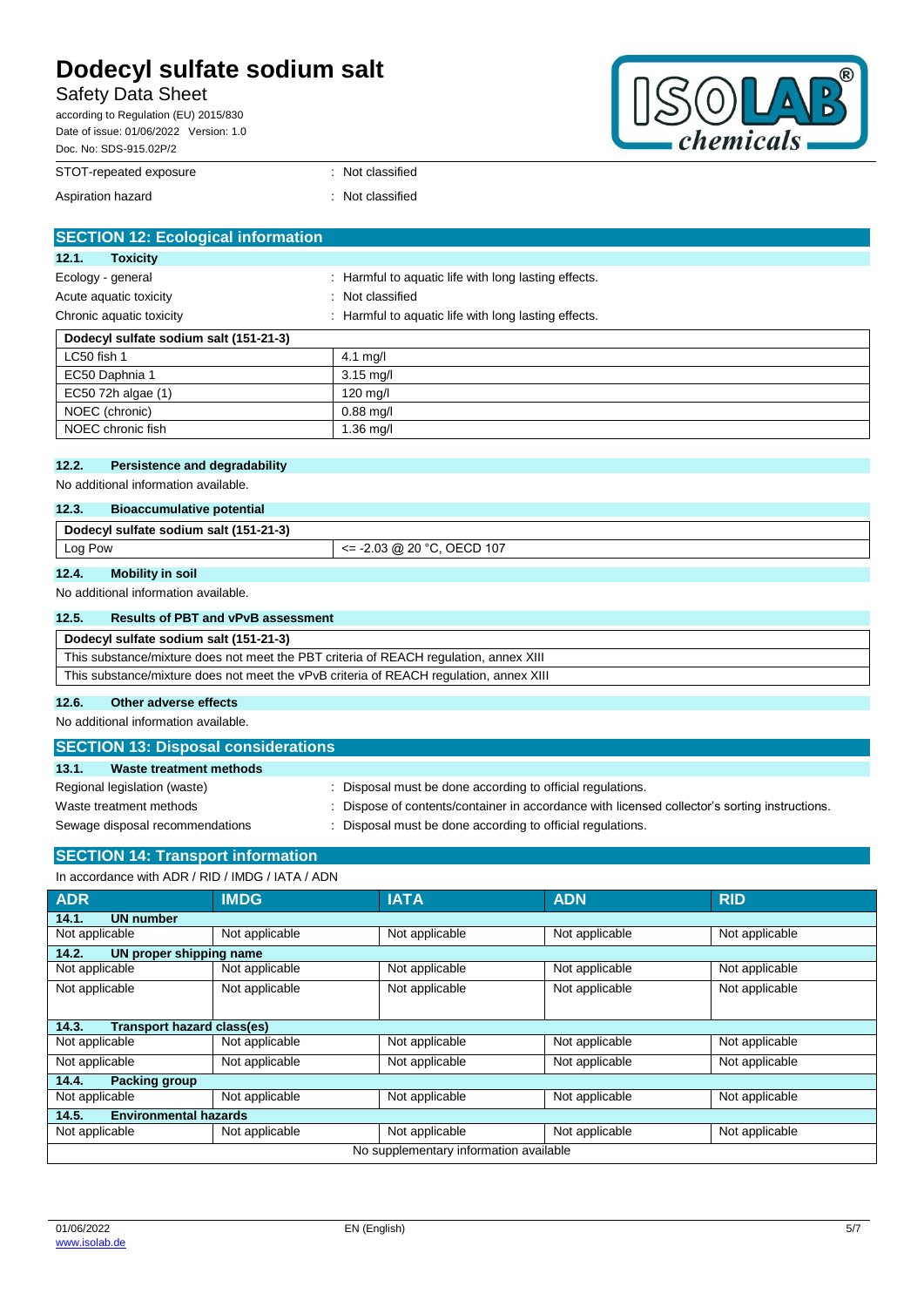# Safety Data Sheet

according to Regulation (EU) 2015/830 Date of issue: 01/06/2022 Version: 1.0 Doc. No: SDS-915.02P/2

#### **14.6. Special precautions for user**

# **- Overland transport**

Not applicable

#### **- Transport by sea**

Not applicable

#### **- Air transport**

Not applicable

#### **- Inland waterway transport**

Not applicable

# **- Rail transport**

Not applicable

#### **14.7. Transport in bulk according to Annex II of Marpol and the IBC Code**

Not applicable

#### **SECTION 15: Regulatory information**

**15.1. Safety, health and environmental regulations/legislation specific for the substance or mixture**

#### **15.1.1. EU-Regulations**

No REACH Annex XVII restrictions

Dodecyl sulfate sodium salt is not on the REACH Candidate List Dodecyl sulfate sodium salt is not on the REACH Annex XIV List

#### **15.1.2. National regulations**

No additional information available.

### **15.2. Chemical safety assessment**

No chemical safety assessment has been carried out

## **SECTION 16: Other information**

Abbreviations and acronyms:

| <b>ADN</b>   | European Agreement concerning the International Carriage of Dangerous Goods by Inland Waterways |
|--------------|-------------------------------------------------------------------------------------------------|
| <b>ADR</b>   | European Agreement concerning the International Carriage of Dangerous Goods by Road             |
| <b>ATE</b>   | <b>Acute Toxicity Estimate</b>                                                                  |
| <b>BCF</b>   | Bioconcentration factor                                                                         |
| <b>EC50</b>  | Median effective concentration                                                                  |
| <b>IARC</b>  | International Agency for Research on Cancer                                                     |
| <b>IATA</b>  | International Air Transport Association                                                         |
| <b>IMDG</b>  | <b>International Maritime Dangerous Goods</b>                                                   |
| <b>LC50</b>  | Median lethal concentration                                                                     |
| LD50         | Median lethal dose                                                                              |
| <b>LOAEL</b> | Lowest Observed Adverse Effect Level                                                            |
| <b>NOAEC</b> | No-Observed Adverse Effect Concentration                                                        |
| <b>NOAEL</b> | No-Observed Adverse Effect Level                                                                |
| <b>NOEC</b>  | No-Observed Effect Concentration                                                                |
| <b>OECD</b>  | Organisation for Economic Co-operation and Development                                          |
| <b>PBT</b>   | Persistent Bioaccumulative Toxic                                                                |
| <b>PNEC</b>  | <b>Predicted No-Effect Concentration</b>                                                        |
| <b>RID</b>   | Regulations concerning the International Carriage of Dangerous Goods by Rail                    |
| <b>SDS</b>   | Safety Data Sheet                                                                               |
| <b>STP</b>   | Sewage treatment plant                                                                          |
| vPvB         | Very Persistent and Very Bioaccumulative                                                        |

Data sources **in the source of the Classification according to Regulation (EC) No. 1272/2008 [CLP].**